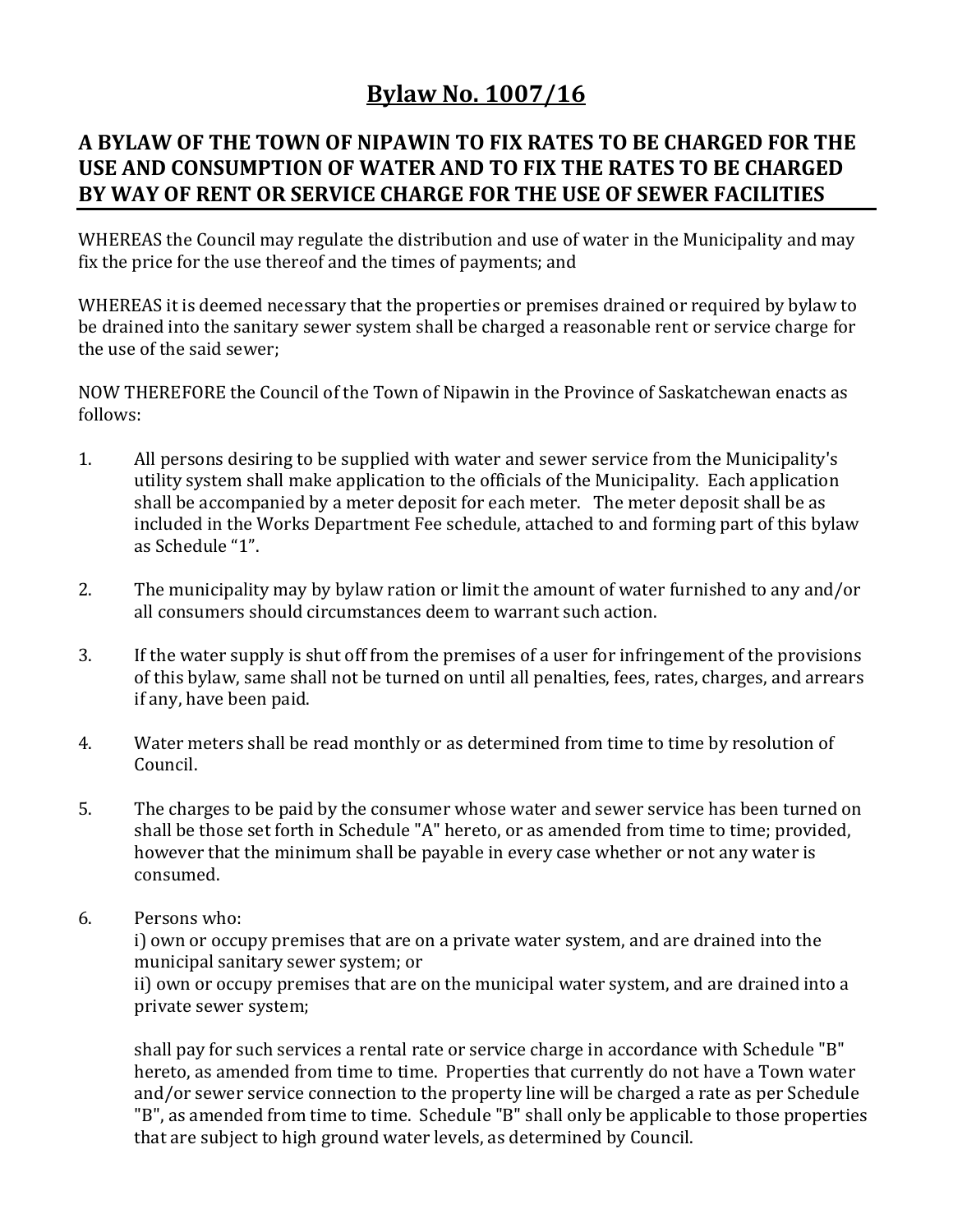- 7. Accounts for water service and/or sewer service shall cover a period of one (1) month or as determined from time to time by resolution of Council, and shall be rendered on or before the fifteenth (15th) day of the month next following such period. Accounts shall be paid within a period of thirty (30) days from the date on which such accounts are billed. If an account is not paid within the said period of thirty (30) days, the water service may be cut off.
- 7.1 If a work order is issued by the Town to disconnect a service for non-payment of account, a reinstatement fee as included in the Works Department Fee Schedule, included as Schedule "1" as part of this bylaw, shall be added to the account and shall be payable by the consumer.
- 7.2 Unpaid utility accounts for service provided to a property may be added to and form part of the taxes on the property for which the utility service was provided, in accordance with *The Municipalities Act*.
- 7.3 Section 7.2 shall apply equally to charges incurred by an owner or occupant of property.
- 8. Bylaw No. 911/10 and Bylaw No. 926/11 are hereby repealed.
- 9. This Bylaw shall come into force and take effect on the 1st day of August, 2016 and subject to approval thereof being issued by the Saskatchewan Municipal Board - Local Government Committee.

Mayor – David Trann

Chief Administrative Officer – Barry Elliott

Read a third time and finally adopted this 13th day of June, A.D., 2016.

Certified a true copy of Bylaw No. 1007/16 adopted by resolution of Council this 13th day of June, 2016.

\_\_\_\_\_\_\_\_\_\_\_\_\_\_\_\_\_\_\_\_\_\_\_\_\_\_\_\_\_\_\_\_\_\_\_\_\_\_\_\_\_\_\_\_\_\_\_\_\_\_\_\_\_ Chief Administrative Officer